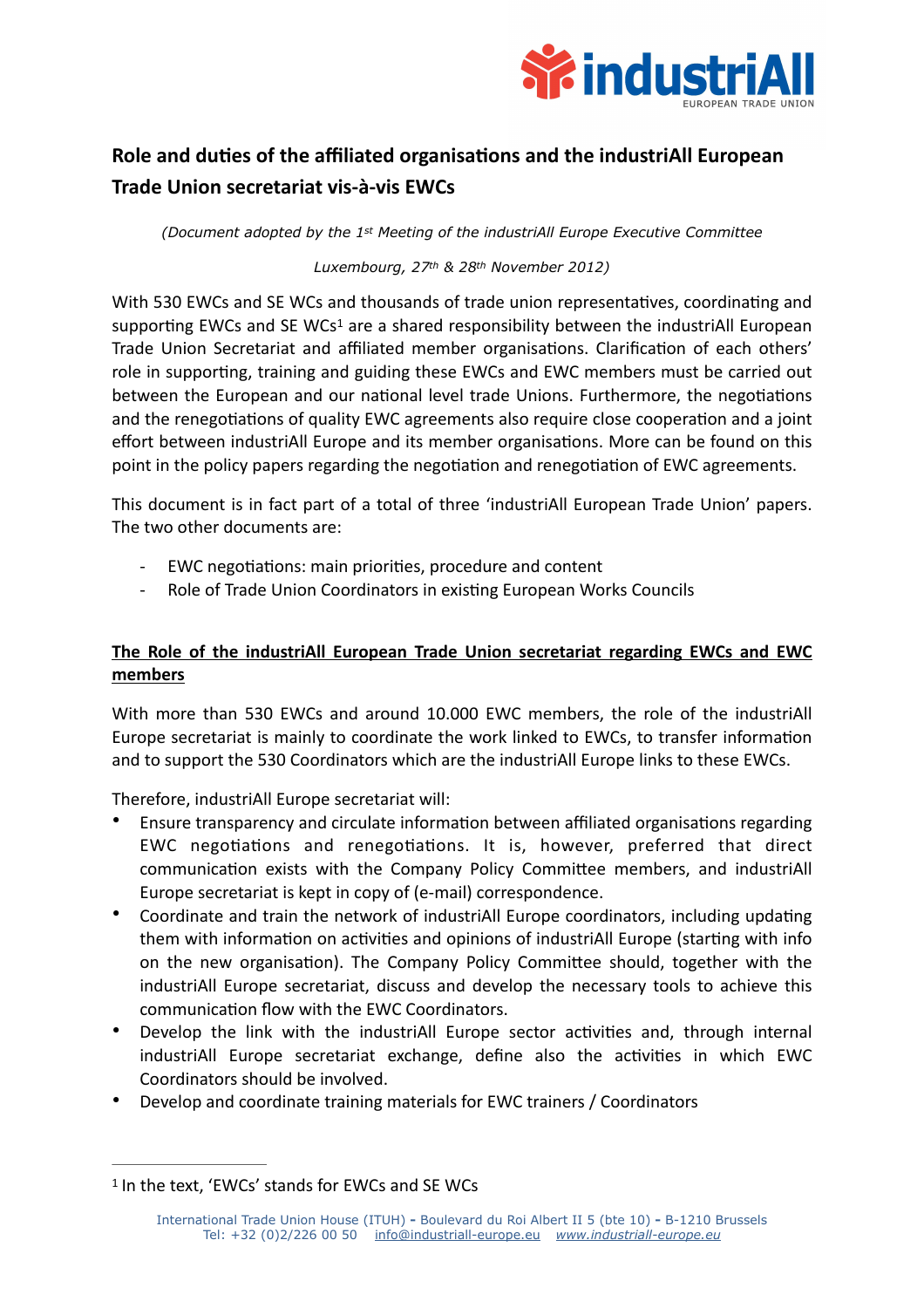

• Organise the activities of the industriAll Europe Company Policy Committee which is the main Policy body to deal with all issues related to EWCs and Company Policy in general.

To avoid any doubt (except where exceptional circumstances arise), it is not the role of industriAll Europe, to assist individual EWCs in their functioning, nor to train individual EWC members or EWCs, nor be present as speaker or Coordinator at EWC meetings. However, in the event of transnational restructuring in a certain company, industriAll Europe will, in cooperation with the EWC coordinator and the involved trade unions, coordinate the course of action and eventual organisation of a Trade Union Coordination Group and meetings.

## **The role of the affiliated member organisations regarding EWCs and EWC members**

It is primarily the role of the national affiliated organisations to deliver support for EWC members, to train them and to assist EWC members in their daily EWC work. As indicated in the industriAll Europe Policy Paper on the role of EWC Coordinators, it is equally the role of the national affiliated organisations to nominate EWC Coordinators to the industriAll Europe Company Policy Committee to establish the link between the activities and policies of industriAll Europe and the 530 EWCs.

Therefore, affiliated organisations will in principle:

- Cooperate and ensure transparency of information with the industriAll Europe Secretariat. This means that, whenever information is available (from local shop stewards, local works councils, …) regarding a possible new EWC (re-) negotiation, or developments in existing EWCs which are of importance for other countries, this information will be passed on to the industriAll Europe secretariat.
- Check SNB and EWC members' legitimacy
- Make sure that the industriAll Europe guidelines on EWC negotiations are respected during the SNB process
- Make sure that the trade union expert (= generally the industriAll Europe EWC Coordinator) is assisting the SNB when requested
- Ensure that the proposed industriAll Europe EWC coordinators have the appropriate profile to fulfil their task (see as well the Policy paper on the role of EWC Coordinators)
- Ensure that SNB experts/EWC coordinators have sufficient time to fulfil their duties, including presence at EWC meetings
- Be the first point of contact and support for their members in EWCs
- Make available adequate resources in order to ensure proper assistance to EWC members.
- Responsible for the training of their EWC members
- Be the first point of contact for, as well as be in charge of EWCs whose headquarters are based in their country